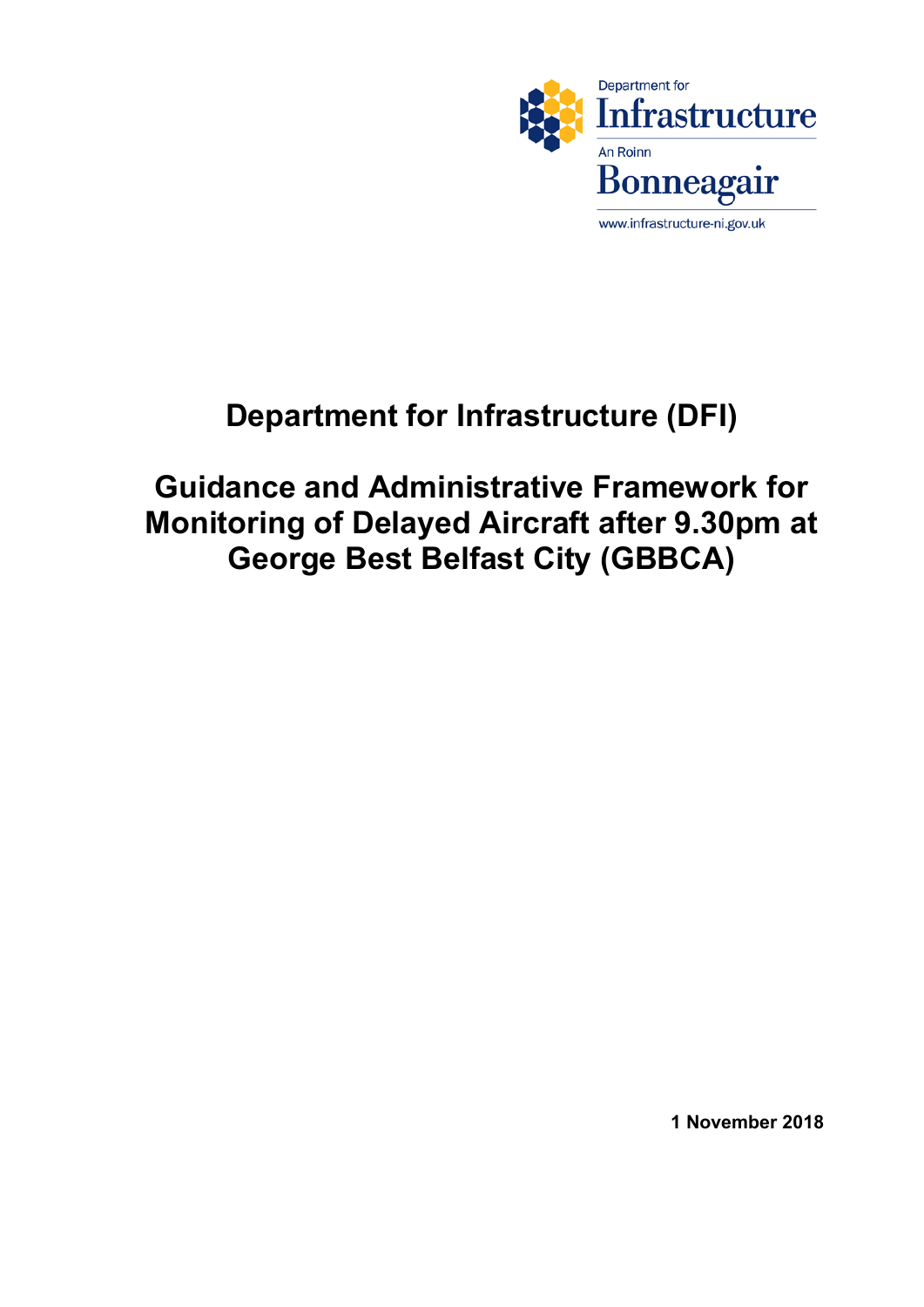# **The 2008 Planning Agreement (PA)**

 1. Paragraph 1.1 of Part II (The Restrictions) of the First Schedule of the Planning Agreement (PA) states that;  *"No Scheduled Aircraft except Delayed Aircraft shall use the Aerodrome during Prohibited Hours".*

 Paragraph 1.2 states that:  *"No Delayed Aircraft shall use the Aerodrome except during Permitted Hours or Extended Hours".*

 Permitted Hours means between the hours of 6.30 am and 9.30pm and prohibited hours means between the hours of 9.31pm and 6.29am. Extended hours means between the hours of 9.31pm and 11.59pm.

 Paragraph 1 of Part III (Obligations) of the First Schedule of the PA includes the following obligation:

 *"Only in exceptional circumstances to permit Delayed Aircraft to use the Aerodrome during the Extended Hours".*

- 2. Controversy has surrounded the term "exceptional circumstances" and its meaning and application within the PA. A recent Ombudsman investigation into the issue focused on the Department's lack of procedures and scrutiny around the obligation which can only be enforced via the courts.
- 3. Following the public inquiry into a proposed modification of the PA in May 2015 and the recommendations put forward by the Planning Appeals Commission (PAC), the obligation will be strengthened and its application made more transparent in the new forthcoming modified agreement through the following measures:
	- clearly a level of fines on flights landing after 9.30pm, increasing incrementally every 15 minutes. In addition, the level of fines overall will be higher than previously imposed as part of the GBBCA's voluntary scheme to provide further incentive for compliance.a) As recommended by the PAC, the new modified Agreement will set out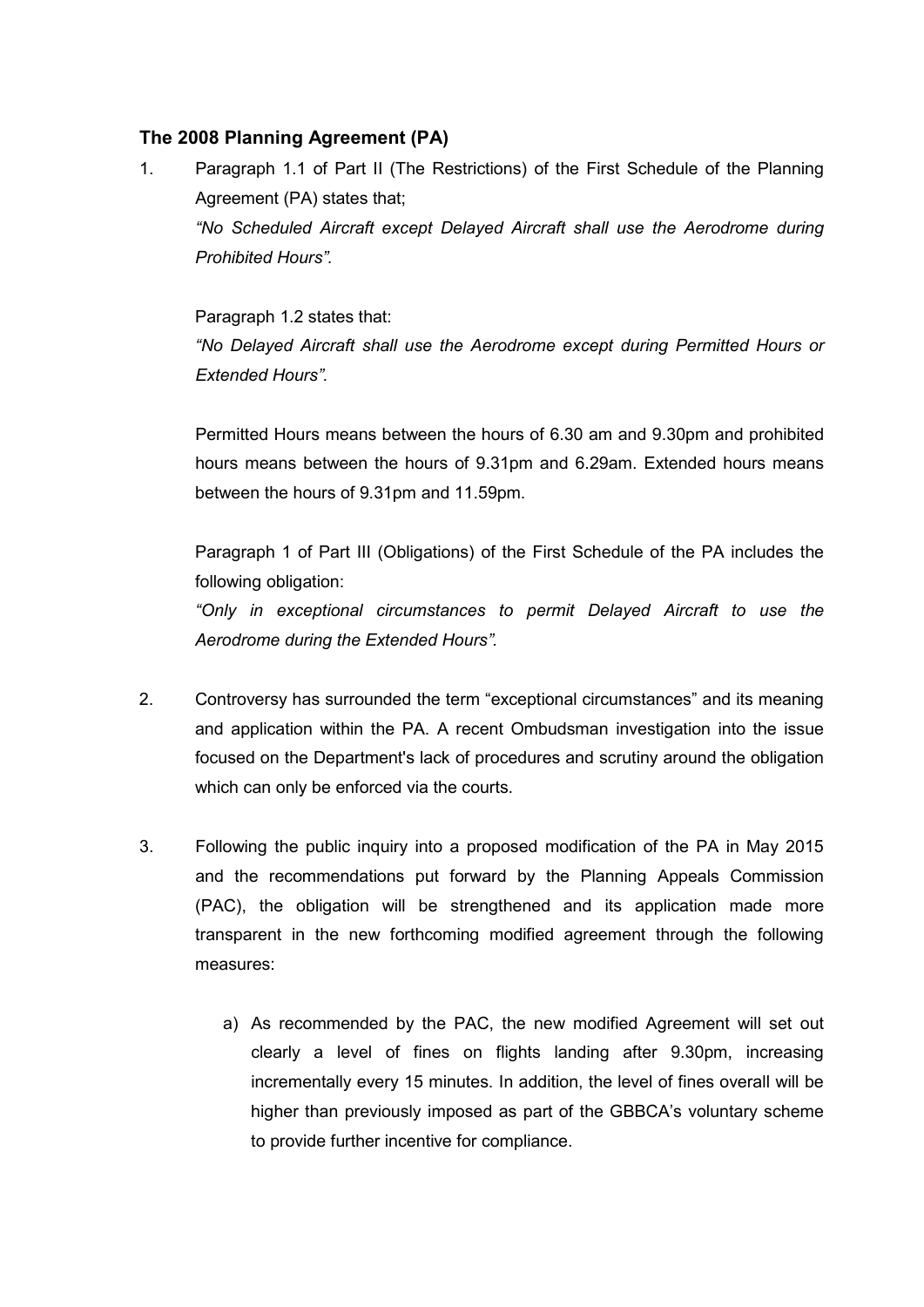- b) GBBCA will be required to submit a bi-monthly written report listing the delayed flights and the circumstances for the delay in sufficient detail to enable to Department to assess compliance. Written details of every delayed aircraft will also be contained within the Annual Performance Report to be submitted annually on 31 March.
- c) Guidance (see below) has been produced to provide more transparency to the local community by explaining how the Department will interpret and monitor GBBCA's compliance with this aspect of the PA. The Department would intend to use this published guidance as part of the monitoring modified. A revised edition of this guidance will be published once the modified agreement is signed. regime for the existing 2008 agreement and the new agreement once

## **Guidance on Exceptional Circumstances**

- $\overline{4}$ . Department will interpret and monitor GBBCA's compliance with this aspect of the PA. In everyday language, the term "exceptional" is defined as unusual, atypical or out of the ordinary. A circumstance is a fact or condition connected with or relevant to an event or action. The purpose of this guidance is to provide more transparency as to how the
- 5. continue to be construed by the Department by reference to the applicable planning context and particular circumstances. 5. For the purposes of the PA, the term "exceptional circumstances" has and will
- $6.$  important to remember that flights after permitted hours can be particularly disturbing to the surrounding community. The way in which a regional airport operates also needs to be recognised as does the travel disruption which would ensue if an aircraft was refused landing. The obligation around delayed flights is also part of a wider planning agreement which exists primarily to control environmental noise and to limit the impact on the living conditions of nearby residents. In interpreting which flights meet the exceptional circumstances criterion, it is
- 7. Contrary to arguments that have been made previously, the Department does not consider the term "exceptional circumstances" to be the same as the term "extraordinary circumstances" on which there has been European Court rulings in relation to payments of compensation to passengers.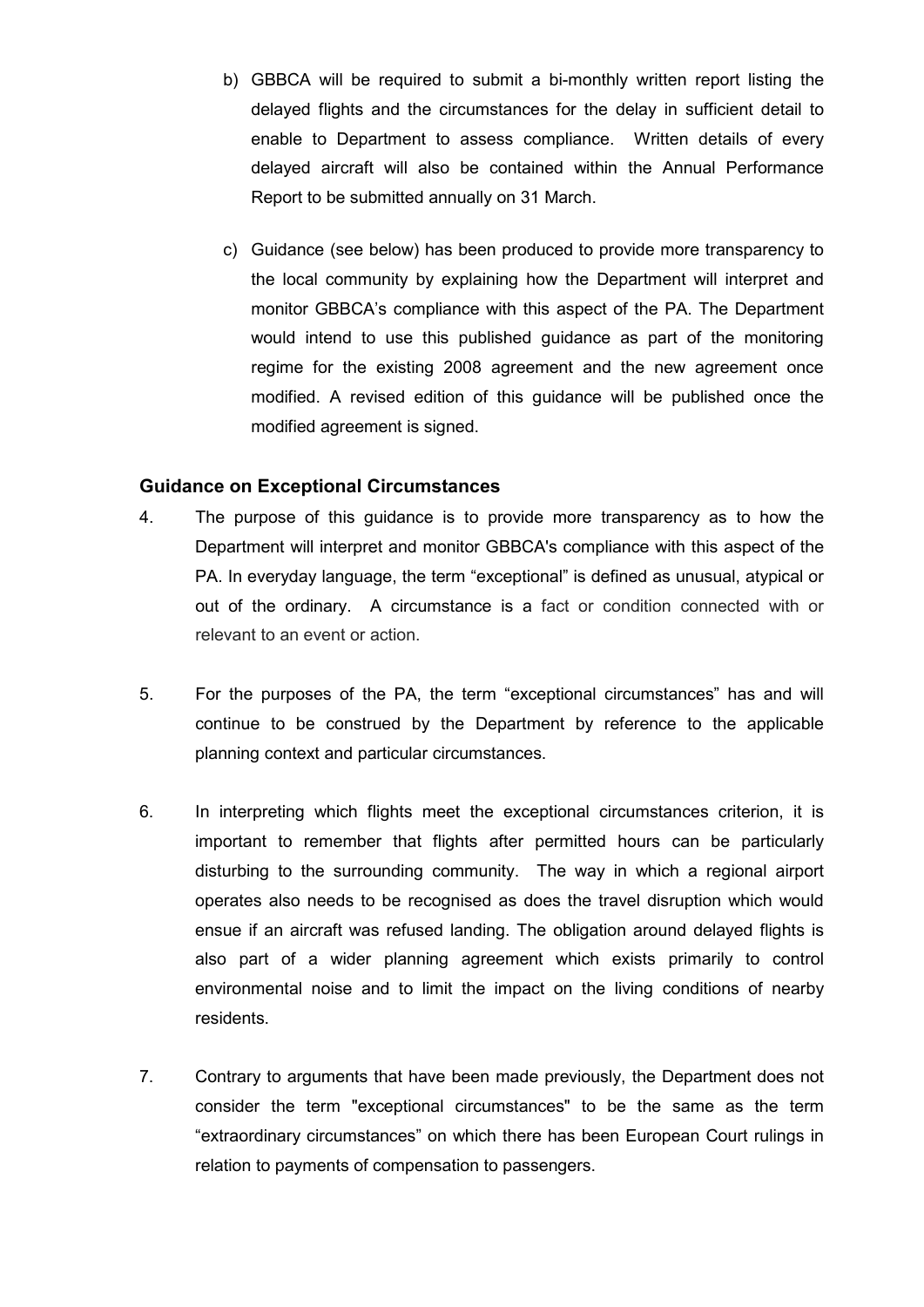- 8. they may have already flown a number of different routes and any delays earlier in the day may result in a knock on effect. It is therefore important to seek to understand the nature of the original delay to assess whether exceptional circumstances are at the root cause of the delay. However it may not always be possible to ascertain the cause of the original delay particularly when aircrafts can fly up to eight sectors during the day across UK and European destinations. The majority of aircraft operating at GBBCA are rotational aircraft which means that
- 9. passenger safety is the primary consideration. The applicable standard is therefore whether GBBCA could have foreseen and prevented the delay. As such, factors which are within GBBCA's direct control, such as internal industrial action or gate/stand availability at GBBCA will not normally be considered exceptional. It is understood that it is not in the interests of the GBBCA to incur delays and that
- $10<sub>1</sub>$  themselves, may meet the "exceptional circumstances" test. Also delays due to mechanical or technical issues, as well as external events such as the effects of the weather including runway and aircraft de-icing, are material reasons which will be considered exceptional regardless of how often they occur. Delays which are not caused by, or which are outside the direct control of GBBCA
- 11. Whereas many delays will fall outside GBBCA's direct control, some delays may be preventable by the airlines themselves. The Department will seek evidence that GBBCA are continuing to monitor trends and causes of late flights to detect recurrent offenders or particular routes which appear to experience regular delays, and will expect GBBCA to work with the airlines to seek a reduction in these delays.
- $12.$  so far as possible to provide adequate information to enable it to understand the nature of the original delay and to determine whether these factors were outside GBBCA's control. It is acknowledged that this approach monitors compliance retrospectively i.e. the Department receives extensions log information every two months but the flights recorded have already occurred after permitted hours. GBBCA should not permit late flights which do not meet the exceptional circumstances criteria as set out in this guidance. It is therefore crucial that the reasons for delayed flights are continuously monitored and analysed by GBBCAIn monitoring compliance with this obligation, the Department will expect GBBCA in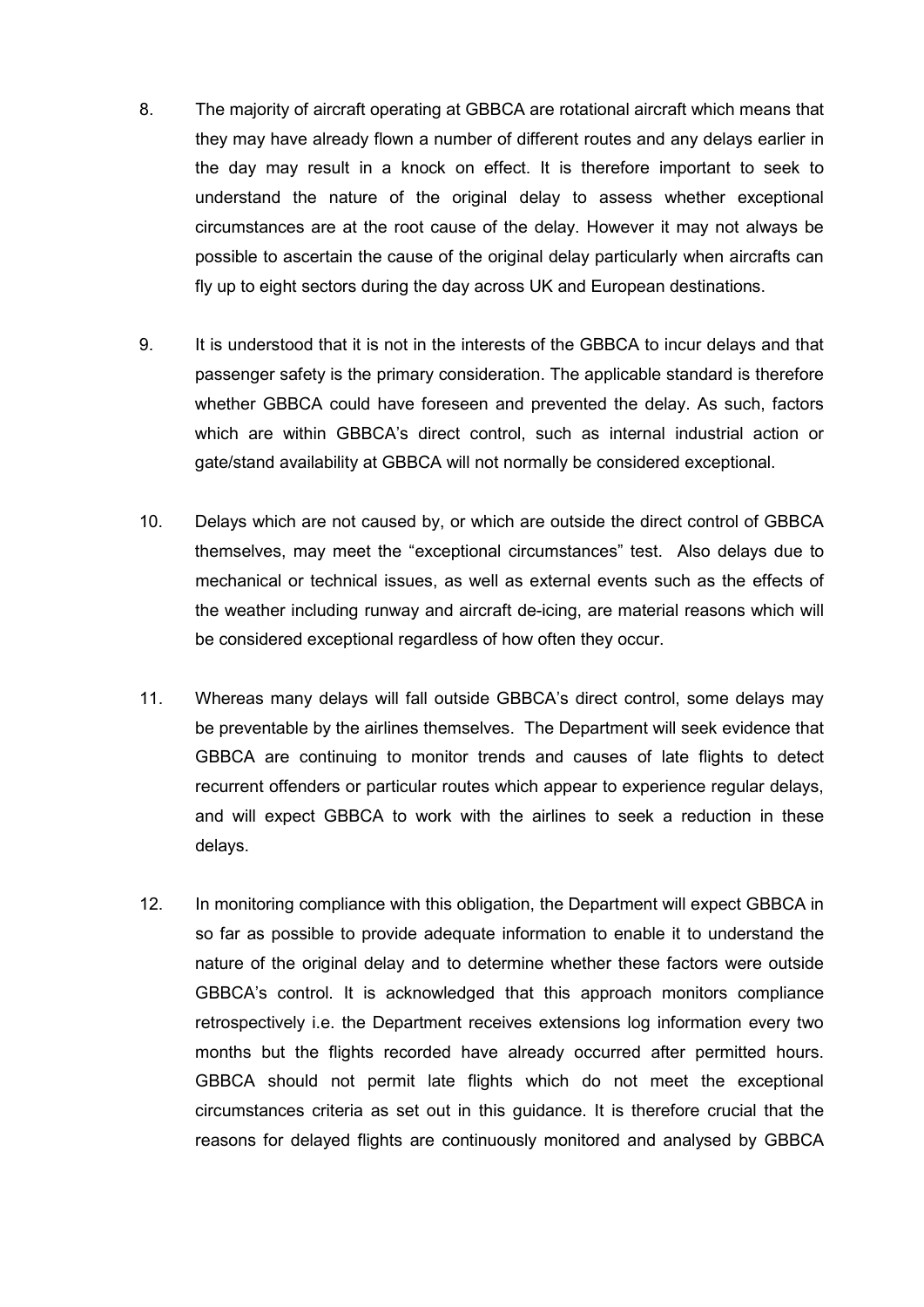and effective action taken to reverse any upward trends through all available means.

 $13.$  under the new modified PA will contain a record of all delayed aircraft using the aerodrome within the extended hours, penalties administered by the Company and payments to the Community Fund in line with the scheme contained within the modified PA. It will also provide written details of the circumstances for any aircraft using the aerodrome during extended hours in sufficient detail to permit the Department to assess compliance with the respective covenants in the modified PA including description of any trends and the action taken, or proposed to be taken by GBBCA to minimise the use of the aerodrome by delayed flights during extended hours. The Department will publish that report on its website at [www.planningni.gov.uk.](http://www.planningni.gov.uk/) The Noise Monitoring Report to be submitted by GBBCA annually on 31 March

## **Administrative Framework**

 the relevant clauses within the PA, the Department has formulated a protocol to include guidance to staff on the submission of documents, procedures for analysing data, recording of decisions and enforcement. 14. To ensure a consistent and transparent approach in monitoring compliance with

#### Submission of documents

- report listing the delayed aircraft using the aerodrome outside permitted hours and the circumstances for any aircraft using the aerodrome during extended hours. These shall be expected to be provided as soon as possible following the end of the relevant calendar month and at the latest by the end of the following calendar month. For example, written reports for January and February should be submitted at some stage during the month of March. If the information is not received within these timescales, the Department will contact GBBCA and request it be submitted as soon as possible thereafter. The outstanding information should not be rolled 15. GBBCA will be expected to provide to the Department with a bi-monthly written over to the following submission.
- 16. The information can be received in hard copy or electronically. The written report shall take the form of a table detailing the date, Airline IATA code, time, arrival/departure, flight number, registration code, Airport IATA code, runway, IATA delay code and reason for the delay. The use of acronyms should be minimised and/or explained in full in a key. The reason for the delay should use plain English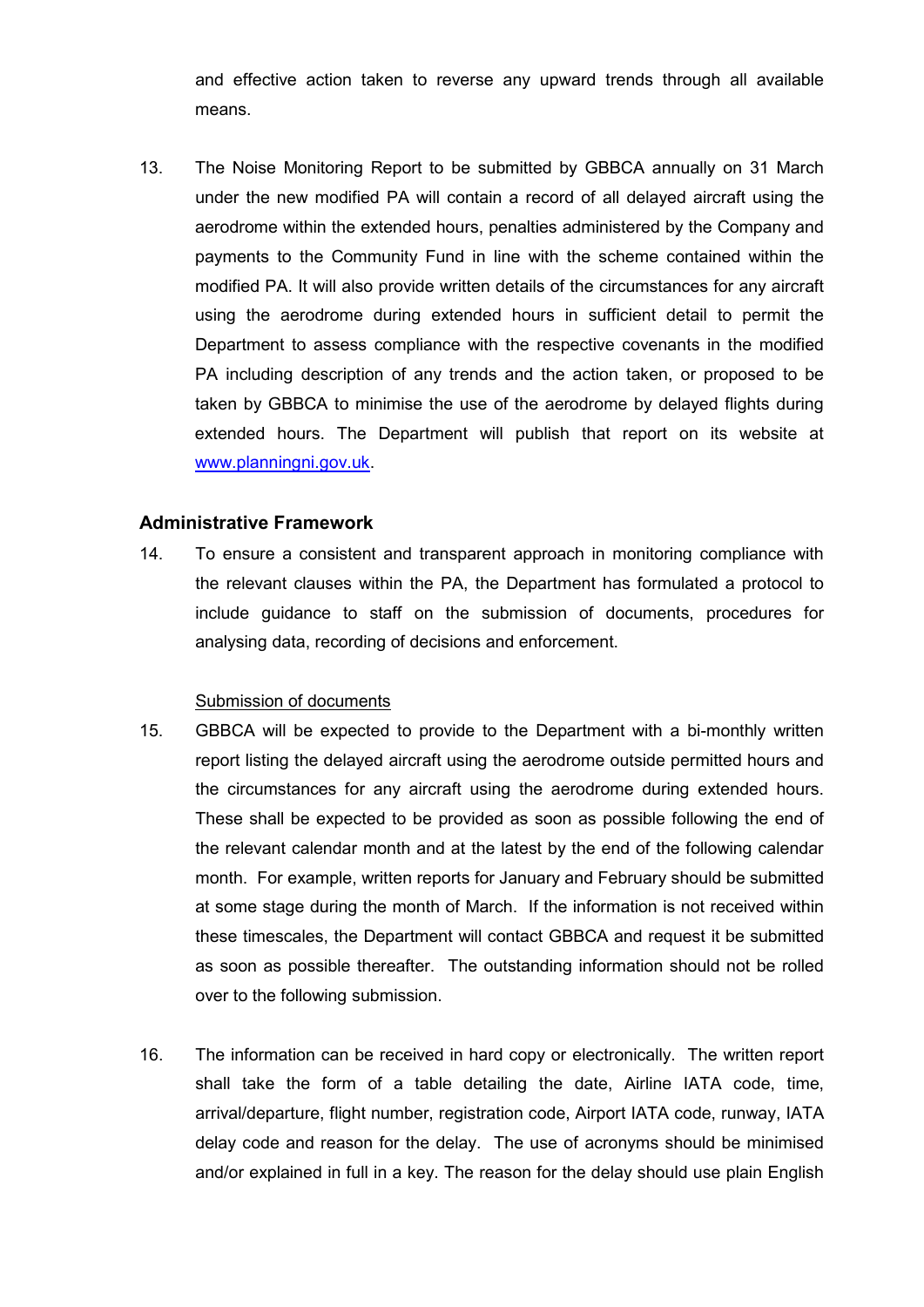without abbreviations. The GBBCA should seek to detail the underlying reason for the original delay if this is available and provide as much information as possible relevant to the aircraft's delay.

- 17. Upon receipt of the documents the Department will consider whether they provide the required level of detail and if necessary will seek further input from GBBCA. Where the Department remains dissatisfied with the information submitted, this shall be documented in the records (see below).
- 18. In addition to the bi-monthly submission, the Annual Performance Report (to be required by the modified Planning Agreement) shall contain the information above for the preceding calendar year. The GBBCA should also provide evidence of its ongoing efforts to reduce late flights, such as records of discussions with airlines regarding persistent late flights or problematic routes and any solutions or agreements which were reached. evidence from time to time if it has not already been forthcoming to assist in its monitoring decisions. The Department may also request such

## Analysis of Information Submitted

- 19. The information provided shall be scrutinised by Departmental staff having regard to the guidance stipulated above. In addition to the guidance, officers should have regard to the following factors;
	- The timing of the delayed aircraft;
	- The understanding of the reason provided; and
	- • The overall numbers of late flights and monthly performance compared with the same months in previous years.
- 20. The Department will also have regard to the information on delayed flights time band and by airline. In addition, information on the breakdown of flights and submitted through the Airport Forum which includes a breakdown by half hourly fines administered will be available in the future through the Annual Performance Report.
- 21. This analysis shall be carried out within two weeks of receipt of the information and the officer shall schedule an internal meeting to review the information and determine whether any flights do not meet the terms of the PA. At least three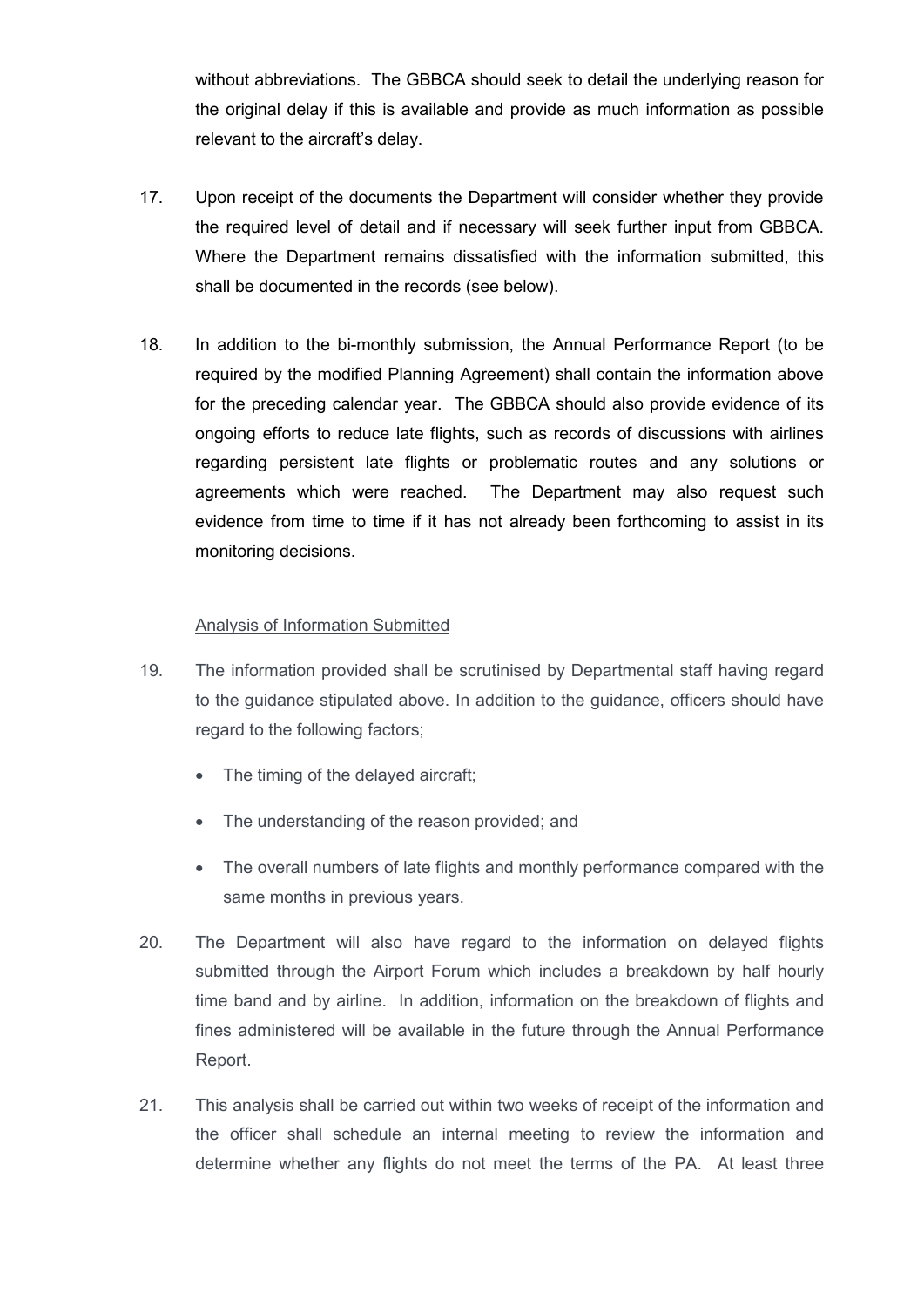members of staff shall attend the meeting and sign off on the Department's decision.

#### Record of Decisions

- 22. The bi-monthly information submitted by GBBCA and the record of the late flights clauses can be checked and recorded consistently. This sheet is attached at Annex 1. Department's decisions will be recorded and filed appropriately in hard copy and in TRIM. A checklist and record sheet has been compiled so that compliance with the
- 23. Officers from the Department's Strategic Planning Directorate will meet on a regular basis to assess the information provided, to check ongoing compliance and consider whether any action is necessary. The decision as to whether GBBCA has complied with the relevant clauses of the PA and the need for any further action will be at the discretion of the group. The Department may decide to seek further information or clarification from the GBBCA before reaching a decision. GBBCA will be expected to respond to these requests in a timely fashion.
- 24. Regulations 2004 (EIR) establish general public rights of access to recorded information held by public authorities. Officers are aware of the legislation and any requests for information held shall be reviewed on a case by case basis. In addition, the Department will respond to general queries from the public or the GBBCA on any flight or issue related to the late flights clauses within the PA within 21 calendar days. The Freedom of Information Act 2000 (FOI) and the Environmental Information

#### **Enforcement**

 25. The planning agreement is enforceable through injunction only and any breach of the obligations therein requires consideration of this option. However the Department will engage with the GBBCA regarding any concerns it has regarding delayed flights and compliance with the planning agreement. It is intended that an open line of communication will be maintained between the parties to the agreement so that concerns can be addressed at the earliest any possible breach of the PA, the Department will take into account the extent and nature of the breach and its potential impact. It will also have regard to the potential impact of any legal action through the Courts.opportunity. In determining the most appropriate course of action in response to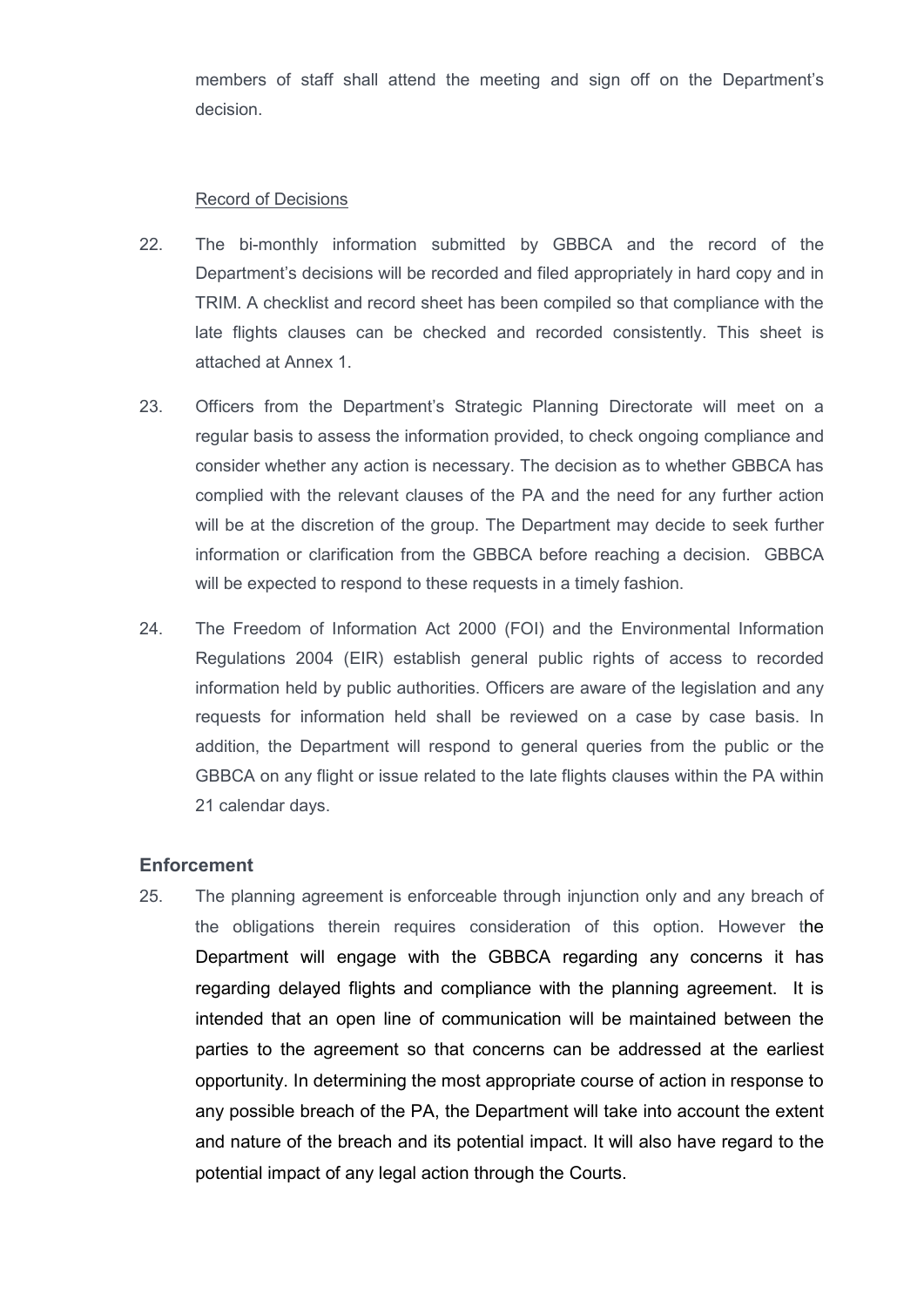## **Continuous review**

 26. The Department will keep this guidance and administrative framework under continuous review and will revise the document where necessary and upon execution of the modified PA. Any new members of staff involved in monitoring compliance with the PA will be suitably trained and briefed. The guidance/framework will be published on the Department's website.